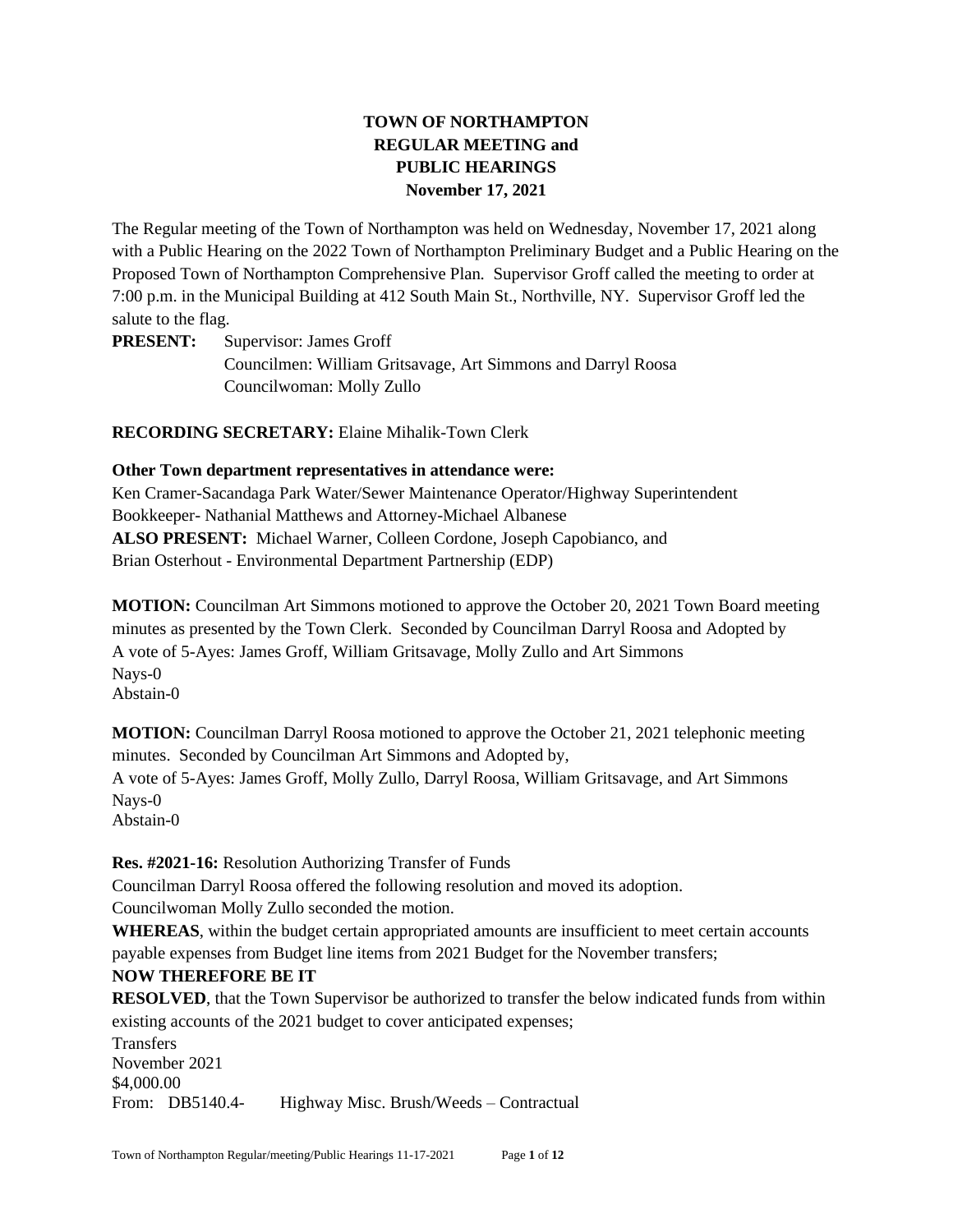## To: DB5130.4- Highway Machinery - Contractual

### **AND BE IT FURTHER**

**RESOLVED**, that this resolution be recorded in the Town Clerk's minutes and be a permanent record of the Town and a copy be filed with the Supervisors records for auditing purposes.

| <b>ROLL CALL VOTE:</b>        |     |
|-------------------------------|-----|
| Supervisor James K. Groff     | Aye |
| Councilman Art Simmons        | Aye |
| Councilman William Gritsavage | Aye |
| Councilman Darryl Roosa       | Aye |
| Councilwoman Molly Zullo      | Aye |
| $\text{Nay-0}$                |     |
| Abstain-0                     |     |

### **MOTION ON WARRANTS and MONTHLY FINANCIAL REPORT**

Councilman William Gritsavage approved paying the warrants and the monthly Financial Report, Seconded by Councilman Art Simmons and passed by,

A vote of 5 Ayes: James Groff, William Gritsavage, Darryl Roosa, Molly Zullo and Art Simmons Nays-0

Abstain-0

|                             | 2021 Warrants |
|-----------------------------|---------------|
| General Fund "A"            | \$76,899.97   |
| General Fund "B"            | 8,662.44      |
| Highway                     | 11,839.57     |
| Sacandaga Lighting District | 1,348.88      |
| Sacandaga Sewer District    | 15,796.38     |
| Sacandaga Water District    | 5,425.58      |
| <b>Total Warrants</b>       | \$119.972.82  |

#### **COMMUNICATIONS**

- Charter Communications Upcoming changes
- The Town Clerk has received from the Association of Towns training opportunities designed for newly elected and appointed town officials. Packets are available at the Town Clerk's Office for newly Elected Town Officials School being held virtually January 5-7, 2022. Also, 2022 Annual Meeting & Training School on February 20-23, 2022 at the NY Marriott Marquis, New York City, (Registration & Hotel Information) Town Clerk has the paperwork to register if anyone is interested in attending.
- Office of Aging Meal Contribution

**OPEN PUBLIC HEARING:** Supervisor James Groff Opened the Public Hearing at 7:03 p.m. regarding the 2022 Town of Northampton Preliminary Budget.

Having no one comment at the time on the 2022 Town of Northampton Preliminary Budget, Supervisor Groff continued with the regular meeting.

**Code Enforcement:** A total of \$1,265.00 was collected in fees and a total of (17) permits were issued in October 2021; 8 new permits and 9 renewals. 3-Planning projects, 1-complaint, and 1-violation. **MOTION:** Councilman Art Simmons approved the October 2021 Code Enforcement Report as presented. Seconded by Councilman William Gritsavage and passed by,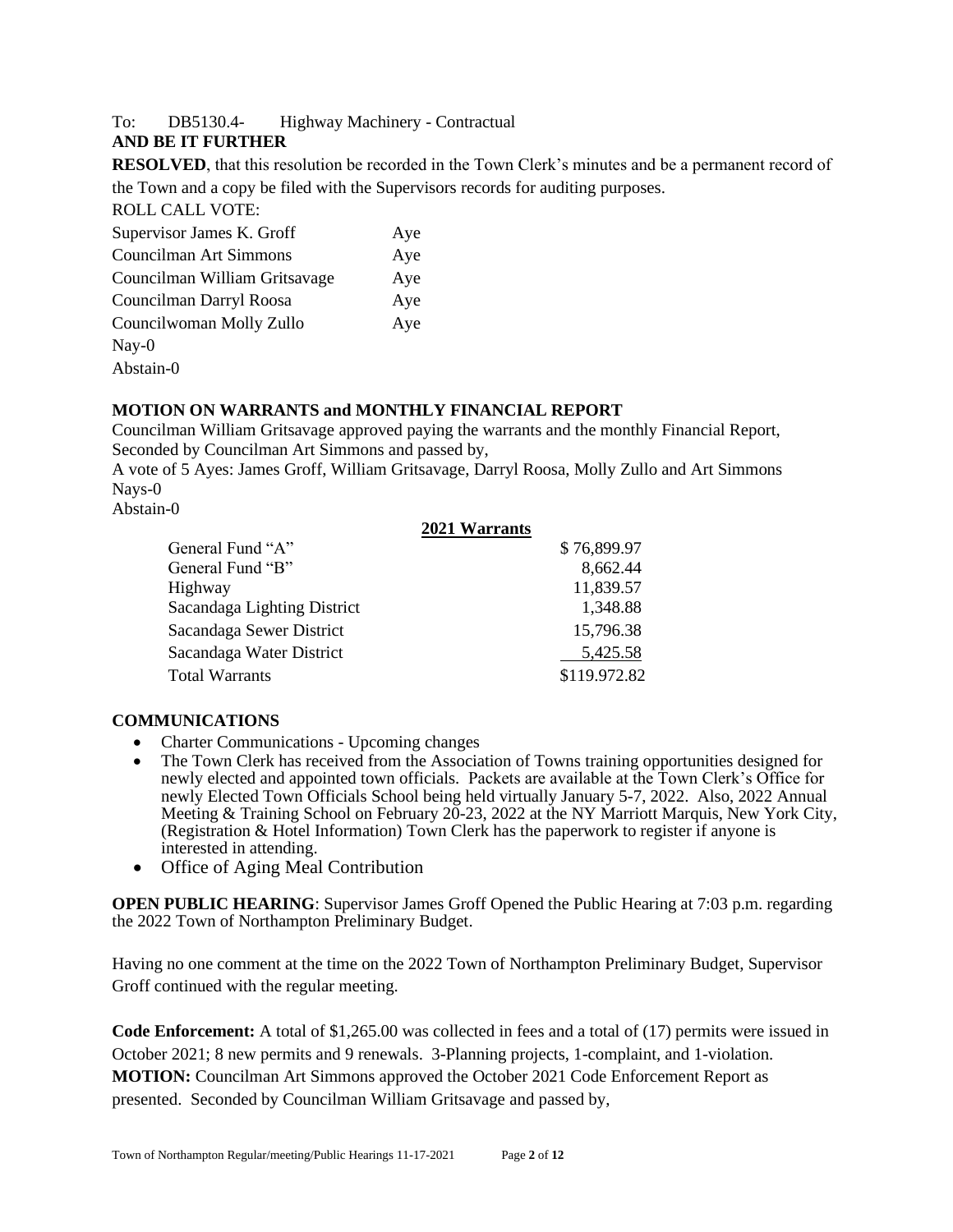A vote of 5-Ayes: Darryl Roosa, Molly Zullo, James Groff, William Gritsavage, and Art Simmons Nays-0 Abstain-0

## **Highway: October 2021 Report**

## **Roads:**

-Removed Rocks in right-of-way on Lincoln Avenue -Cut shoulder on Pine Avenue -Leaf vac and brush pickup town wide. -Borrowed Screening plant from Town of Day to screen the asphalt milling pile. **Repairs/Maintenance** -Repairs completed on Truck #2 -New oil pan and gasket -Side dump hydraulic diverter replaced -Change oil/fuel filters

## **NEW BUSINESS**

Will need to have the old fire truck removed from S. Second Street building to make room for Truck #4 plow truck.

Mr. Cramer stated that he will need approval from the Town Board to either sell or place equipment on Auction International that is deemed unnecessary. The cemetery dump truck and the 1991 Tanker Truck. Edinburg has expressed interest in the Tanker Truck. After discuss a motion was made as follows. **MOTION:** Councilman William Gritsavage motioned to approve Ken Cramer, Highway Superintendent to either sell or place on Auction International equipment that is deemed unnecessary, the cemetery dump truck and the 1991 Tanker Truck. Councilman Darryl Roosa seconded the motion and passed by A vote of 5-Ayes: James Groff, Darryl Roosa, William Gritsavage, Art Simmons and Molly Zullo  $Nays - 0$ 

Abstain  $-0$ 

# **Justice:**

**MOTION:** Councilman William Gritsavage motioned to accept the Justices' Report, there were a total of 9 cases handled and \$1,18.00 was collected in fines for the month. Seconded by Councilwoman Molly Zullo and passed by,

A vote of 5-Ayes: James Groff, Darryl Roosa, William Gritsavage, Art Simmons and Molly Zullo  $Nays - 0$ 

Abstain  $-0$ 

Justice Farquhar received a Certificate of Recognition of 40 years as Justice from the New York State Magistrates Association.

## **Town Justice letter of Resignation/Retirement**

The Town Clerk has officially received from Supervisor James Groff on November 15, 2021 the letter of resignation/retirement from Town Justice Paulette Lewek with an effective date is December 31, 2021.

**MOTION:** Councilman William Gritsavage accepts with regret the letter of resignation/retirement from Justice Paulette Lewek. Councilman Darryl Roosa seconded the motion and passed by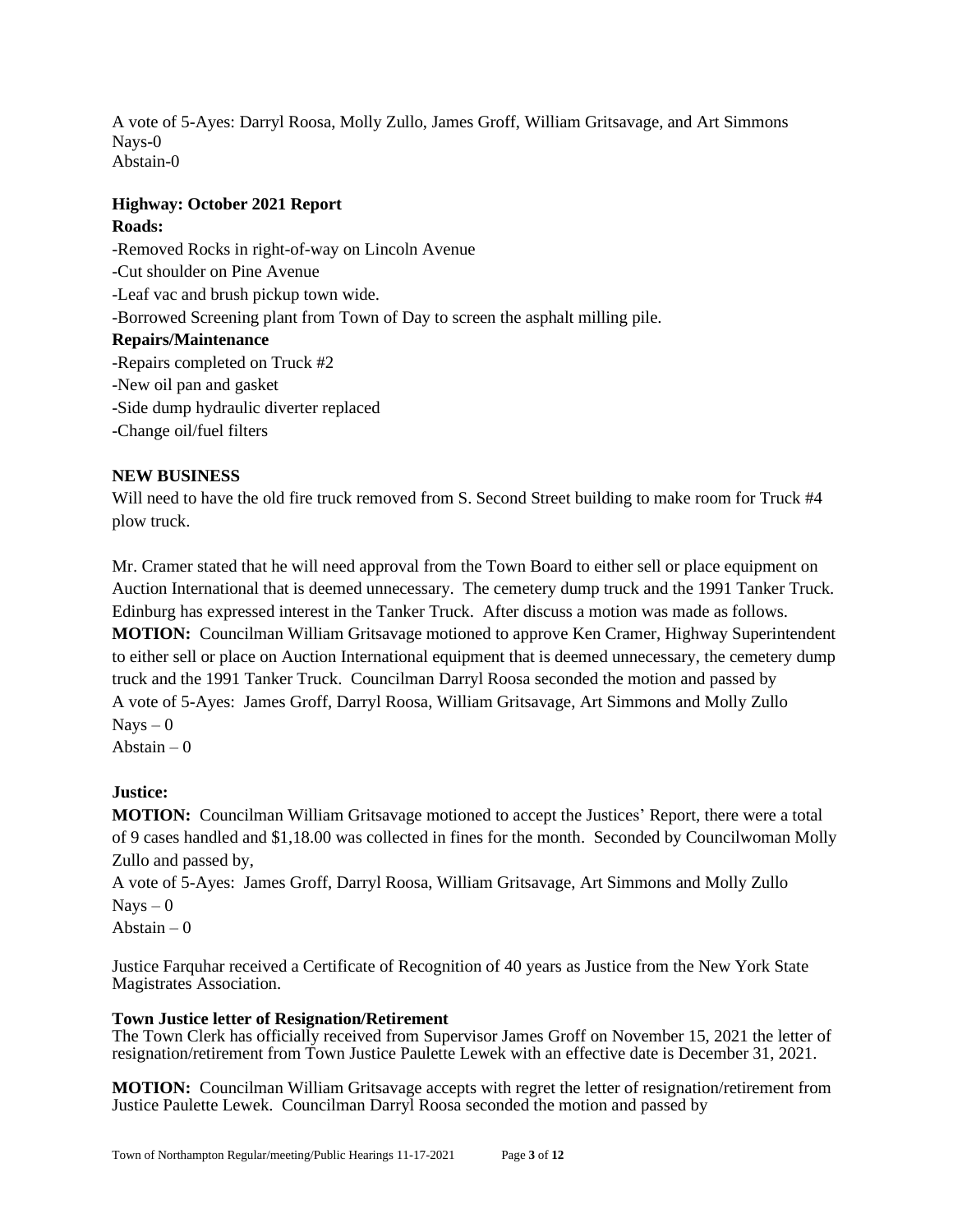A vote of 5-Ayes: James Groff, Molly Zullo, William Gritsavage, Art Simmons and Darryl Roosa Nays-0 Abstain-0

**Zoning:** The Zoning Board meeting scheduled for November 24, 2021 has been cancelled due to no new business coming before the board.

**Planning Board:** The Town of Northampton Planning Board held their meeting on November 9, 2021.

**Historic:** The Northville Northampton Historical Society – October 2021 issue titled "The Sacandaga River Steamboats".

**Cemeteries:** A notice has been posted in the newspaper of local publication and on the Town website regarding the Clean-up of the Town Cemeteries and to announce that the Town of Northampton Cemeteries will be closing December 1, 2021.

**Ambulance**: The Town Board discussed needing approval to send the newly written Ambulance Contract to the Town of Hope. After discussion a motion was made as follows.

**MOTION:** Councilman William Gritsavage motioned to approve having the newly written 2022 Ambulance Contract be sent to the Town of Hope. Councilman Art Simmons seconded the motion and passed by

A vote of 5-Ayes: James Groff, Molly Zullo, William Gritsavage, Art Simmons and Darryl Roosa Nays-0

Abstain-0

**OPEN PUBIC HEARING:** Supervisor James Groff has Opened the Public Hearing at 7:15 p.m. regarding proposed Town of Northampton Comprehensive Plan.

Councilwoman Molly Zullo inquired if the letter that Jon VanAlstyne had written can be sent out to the non-active members of the NAS. There was discussion on the Ambulance by-laws and procedures.

## **2022 PRELIMINARY BUDGET**

## **CLOSED THE PUBLIC HEARING**

**MOTION:** Councilman William Gritsavage motioned to close the Public Hearing at 7:25 p.m. regarding the 2022 Town of Northampton Preliminary Budget. Councilwoman Molly Zullo seconded the motion and was passed by

A vote of 5-Ayes: James Groff, Molly Zullo, William Gritsavage, Art Simmons and Darryl Roosa Nays-0

Abstain-0

## **2022 TOWN OF NORTHAMPTON BUDGET**

**MOTION** Councilman William Gritsavage motioned to approve the 2022 Preliminary Budget as the 2022 Town of Northampton Budget with a tax rate of \$1.56 per thousand; a Sewer rate of \$40.00 per point; and the Lighting District tax rate of \$0.27 per thousand. Seconded by Councilman Darryl Roosa and passed by ROLL CALL VOTE: Supervisor James K. Groff Aye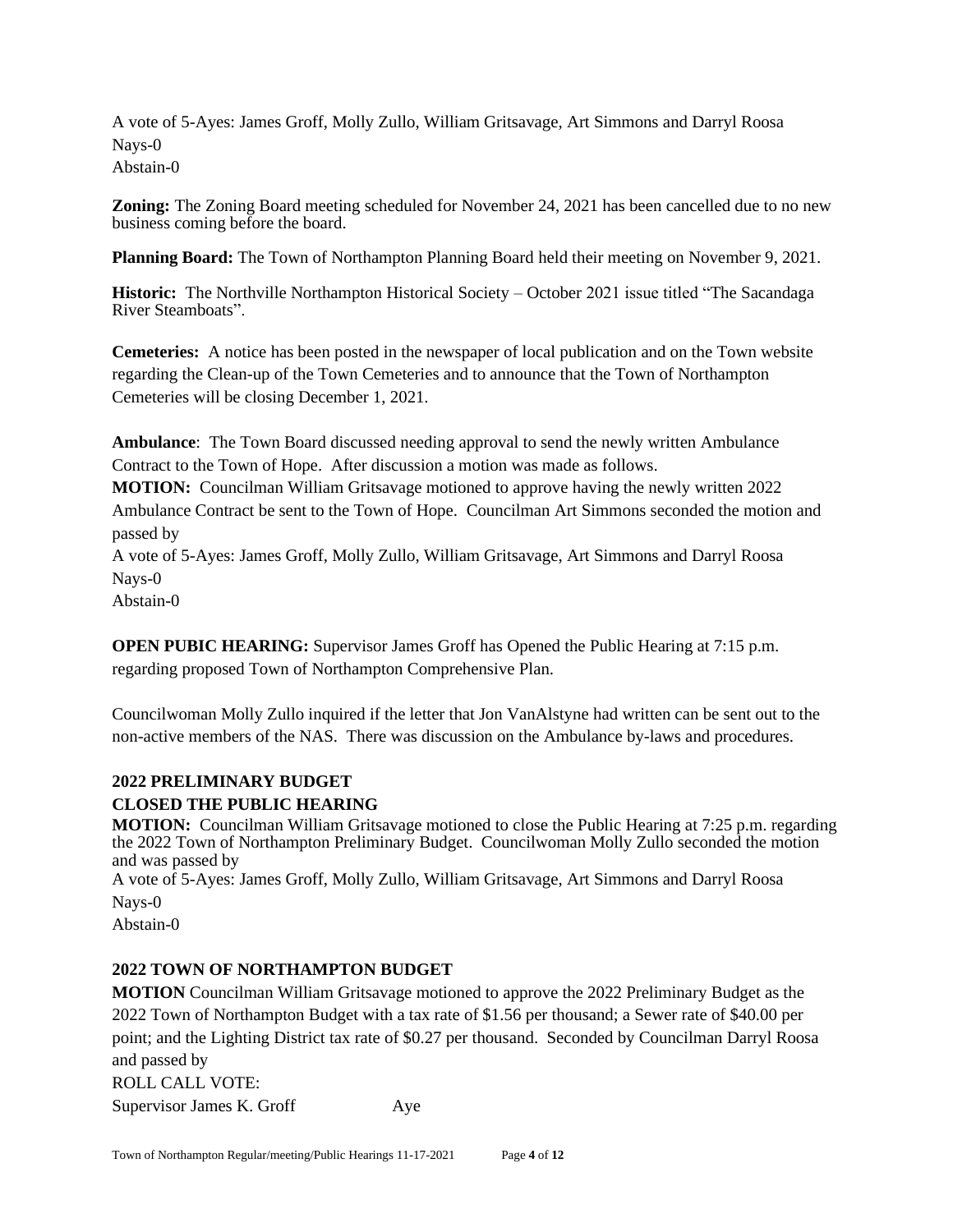| Councilman Art Simmons        | Aye |
|-------------------------------|-----|
| Councilman William Gritsavage | Aye |
| Councilman Darryl Roosa       | Aye |
| Councilwoman Molly Zullo      | Aye |
| $\text{Nay-0}$                |     |
| Abstain-0                     |     |
| <b>MOTION CARRIED</b>         |     |

**HAULING FEES:** The month of October 2021 fees were as follows:

| <b>County Transfer Haul</b>       | 38.45 Ton @ \$53 | \$2,037.85  |
|-----------------------------------|------------------|-------------|
| <b>Municipal Direct Haul</b>      | 65.01 Ton @ \$33 | \$2,145.33  |
| <b>Curbside Recycling</b>         | 12.04 Ton @ \$30 | \$361.20    |
| <b>Transfer Station Recycling</b> | 5.09 Ton @ \$20  | 101.80<br>S |
| Vehicle Batteries to Recycle      | .13 Ton @ \$00   | 0.00<br>\$. |
| Metal Hauling Fee                 | 2.28 Ton @ \$20  | 45.60<br>S  |
| Electronics                       | 1.00 Ton @0.00   | 0.00        |
| Total                             |                  | \$4,691.78  |

#### **SACANDAGA PARK WATER & SEWER:**

#### **October 2021**

### **Water:**

-October 2020 usage – 1,303,000 gallons pumped

-October 2021 usage –1,131,000 gallons pumped

## **Meters**

-Replaced several meters that did not read on last cycle

-Installed meter pit and meter for Pickle ball court at Sacandaga Station

-Installed new meter for new construction on Circle Drive

#### **Repairs/Maintenance**

-Removed one lead goose neck connection 4" water main and made new service for Willem Monster **Wastewater**

-October 2020 daily average flow  $-11,000$  gallons

-October 2021 daily average flow – 47,457 gallons

#### **Repairs/Maintenance:**

-Hydro excavated 2" forced main sewer for new connection for Pickle Ball Building.

The building is now hooked up with water and sewer. A couple of connections have to be completed inside of the building, Allen and Palmer are doing that and then he is in service with that he will be placed on the billing.

-Cut in New Lateral pumped forced main empty, installed new 2" valve and valve box.

-The new construction has also been hooked up with a meter which has been charged this last quarter.

-Renewed software program for sewer plant (yearly)

-Supervisor Groff has asked Ken Cramer to stop at the home of Dawn Carmer and check for any possible leaks in the water line. If there are no leaks found, let her know that it is recommended that she contact Allen and Palmer to check to see if there is any possible leakage inside of her home.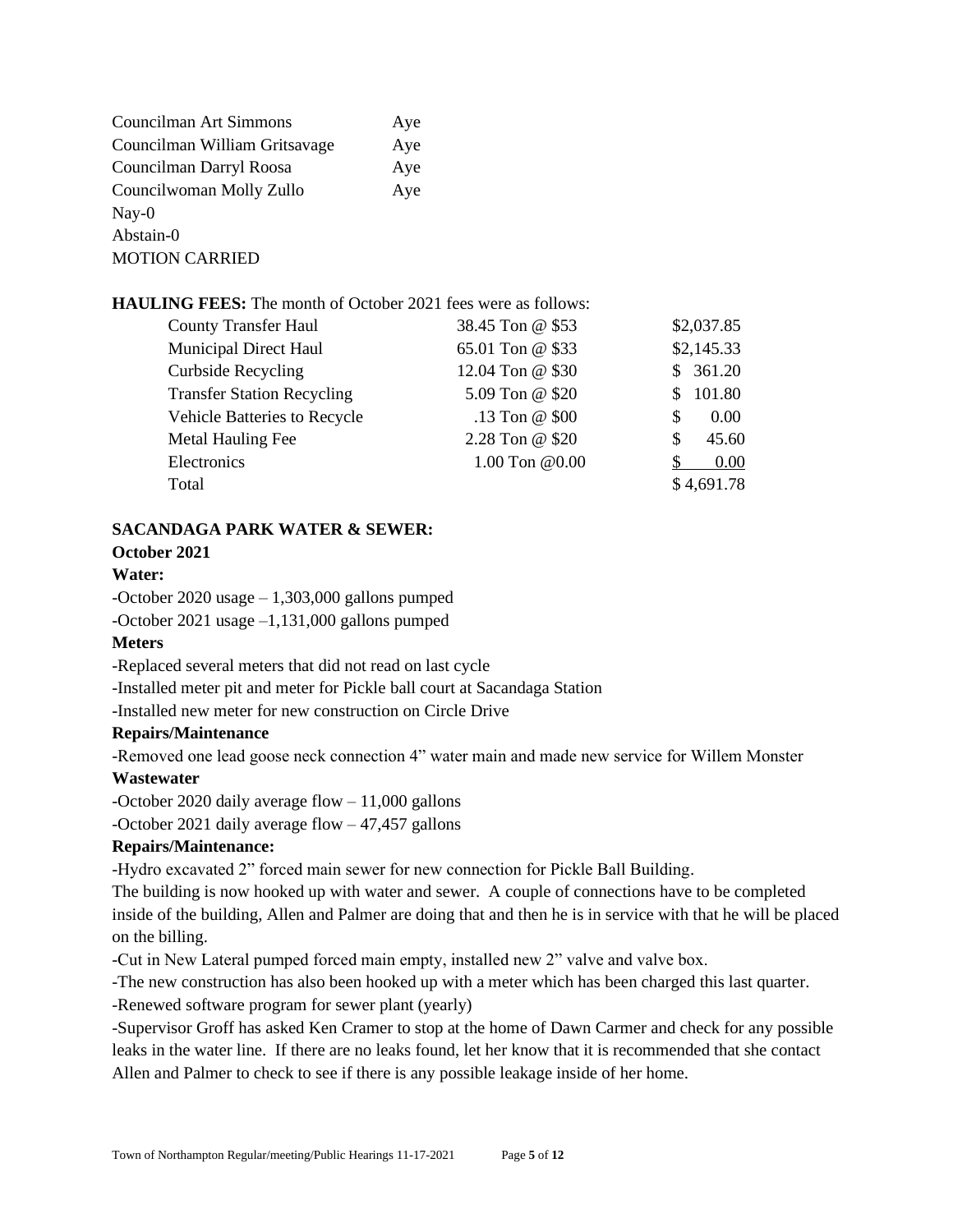#### **The Great Sacandaga Lake Fire District formerly known as Northville** Joint **Fire District:**

The Town Clerk has received the Great Sacandaga Lake 2022 Fire District Budget.

#### **TOWN CLERK:**

**MOTION:** Councilman Art Simmons motioned to approve the Town Clerk's October 2021 monthly report as presented by the Town Clerk. Seconded by Councilman William Gritsavage and passed by, A vote of 5-Ayes: James Groff, Molly Zullo, William Gritsavage, Art Simmons and Darryl Roosa Nays-0 Abstain-0 Motion Carried

### **11/01/2021**

**Page**

**1**

#### **Town Clerk Monthly Report October 01, 2021 - October 31, 2021 :**

| Account#<br>Local Share | <b>Account Description</b>    | Fee Description           | Qty                    |
|-------------------------|-------------------------------|---------------------------|------------------------|
| A1255<br>75.49          | Conservation                  | Conservation              | 38                     |
|                         | Death Certificate<br>300.00   | Death Certificate         | 30                     |
|                         | Marriage Certificate<br>10.00 | Marriage Certificate      | 1                      |
|                         |                               |                           | Sub-Total:<br>\$385.49 |
| A2130<br>170.00         | <b>Transfer Station</b>       | <b>Transfer Station</b>   | 17                     |
|                         |                               |                           | Sub-Total:<br>\$170.00 |
| A2544<br>21.00          | Dog Licensing                 | Female, Spayed            | 3                      |
|                         |                               | Female, Unspayed<br>13.00 | $\mathbf{1}$           |
|                         |                               | Male, Neutered<br>35.00   | 5                      |
|                         |                               |                           | Sub-Total:<br>\$69.00  |
| A2770<br>2.00           | <b>Minor Sales</b>            | Fax                       | 2                      |
|                         | Photo Copy<br>4.50            | Photo Copy                | 18                     |
|                         |                               |                           | Sub-Total:<br>\$6.50   |
| B2555<br>1,265.00       | <b>Building Permits</b>       | <b>Building Permits</b>   | 17                     |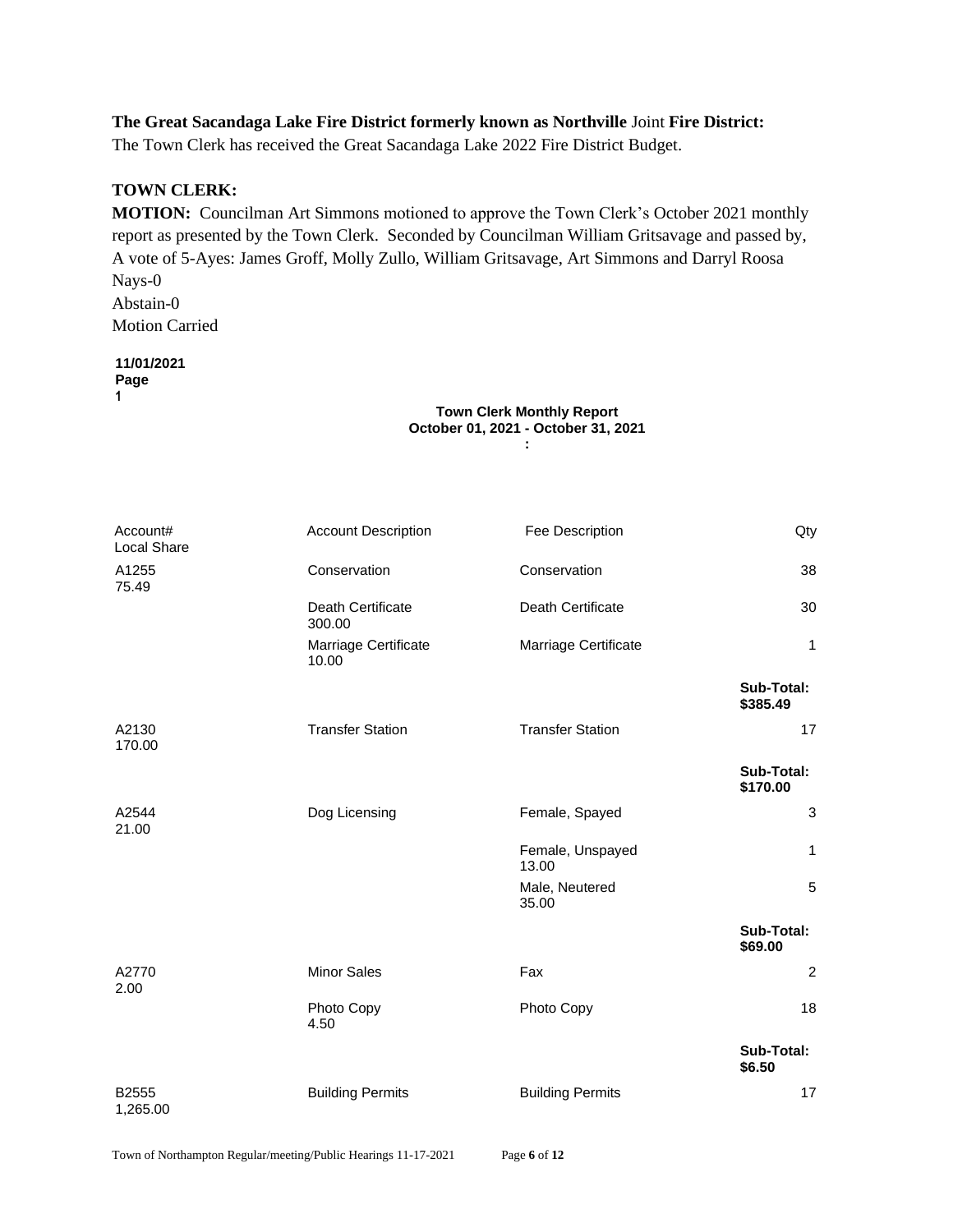**Sub-Total: \$1,265.00**

**Total Local Shares Remitted: \$1,895.99**

| \$1.303.51 | Total State, County & Local Revenues:                     | \$3.199.50 | <b>Total Non-Local Revenues:</b> |
|------------|-----------------------------------------------------------|------------|----------------------------------|
|            | Amount paid to: NYS Environmental Conservation            |            | 1.292.51                         |
|            | Amount paid to: NYS Ag. & Markets for spay/neuter program |            | 11.00                            |

To the Supervisor:

 Pursuant to Section 27, Sub 1, of the Town Law, I hereby certify that the foregoing is a full and true statement of all fees and monies received by

me, Elaine Mihalik, Town Clerk, Town of Northampton during the period stated above, in connection with my office, excepting only such fees and monies, the application of which are otherwise provided for by law.

| Supervisor | Date | <b>Town Clerk</b> | Date |
|------------|------|-------------------|------|
|            |      |                   |      |

#### **Supervisor:**

Discussion: This next resolution doesn't mean that we are going to borrow the \$475,200 Dollars. We have to have that resolution in place in order to apply for the \$400M for the Water Infrastructure Improvement Act (WIIA) and the Intermunicipal Water Infrastructure (IMG) Grant for the water and sewer issue explained Supervisor James Groff.

**Res. 2021-17:** Resolution #17 of 2021 Authorizing for the Town of Northampton, Fulton Co., NY Pursuant to Local Finance, to Finance Part of the Cost of Extension of Water Line in Current Town Water District with Bond Anticipation Note in the Amount of \$475,200 Dollars.

Town Board member William Gritsavage introduced the following Resolution and moved it adoption. Town Board Member Molly Zullo seconded the motion.

The Resolution was approved by the following vote.

| Ayes: 5                       |     |
|-------------------------------|-----|
| Nays: 0                       |     |
| Supervisor James K. Groff     | Aye |
| <b>Councilman Art Simmons</b> | Aye |
| Councilman William Gritsavage | Aye |
| Councilman Darryl Roosa       | Aye |
| Councilwoman Molly Zullo      | Aye |

Brian Osterhout - Environmental Department Partnership (EDP) explained that it is for a water line extension in the Sacandaga Park water system. It's a 4 to 6 inch line that runs from down the road off of Bridge Street and loops across State Highway 30 and that is the north end of the system. That system is quite old and has been experiencing pressure issues for a very long time. Our firm evaluated several options back in the spring and came to the conclusion that this option provided the Town the best opportunity in terms of longevity, pressure increases, system equalization throughout, and the opportunity for user connect on to the system. It would greatly enhance the water pressure in the system capacity.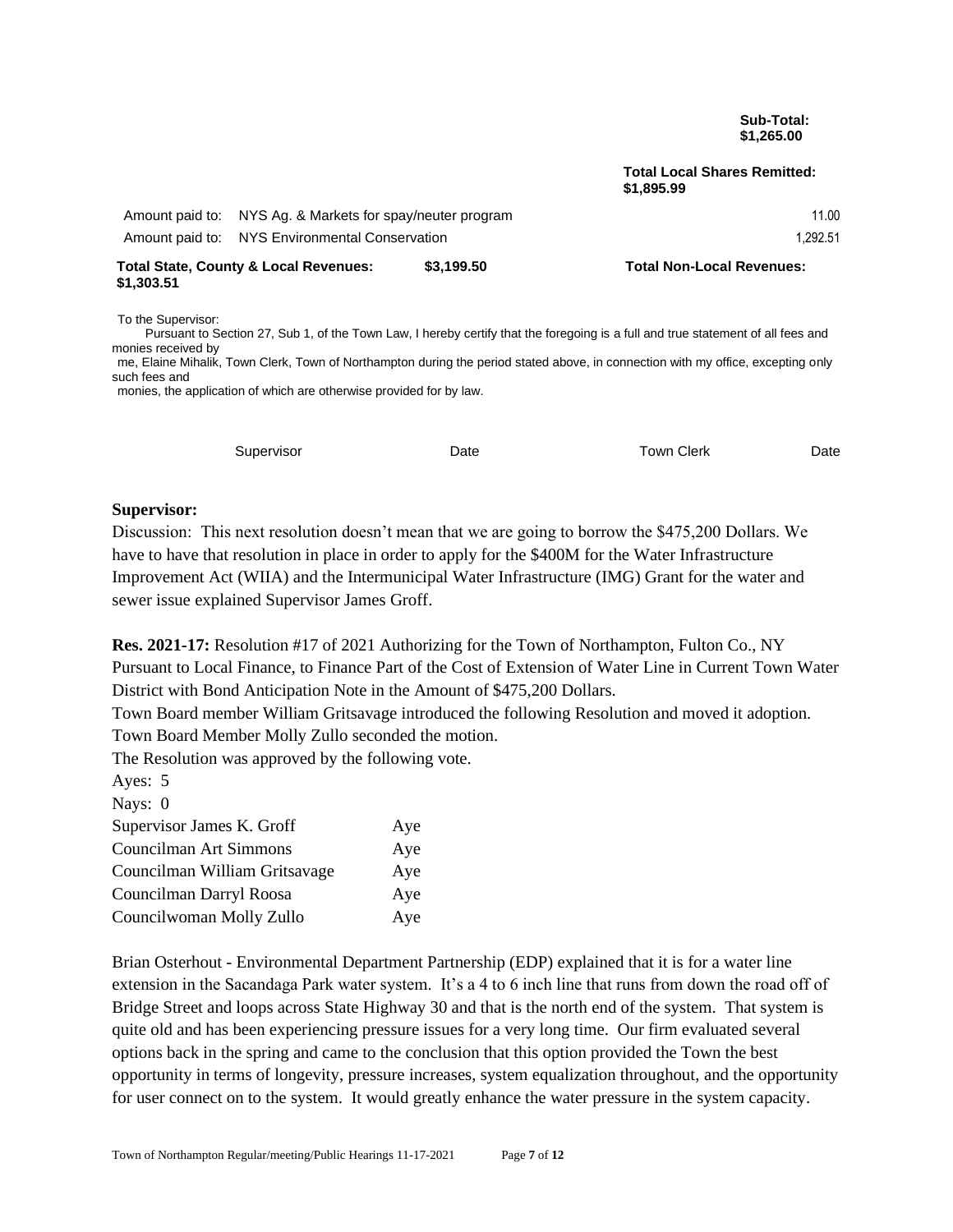Two routes in the water system are preferable. The whole project would be approximately \$1.2M and there is \$400M that the State has set aside for water improvement infrastructure upgrades. This resolution is to apply for the above mentioned Grant.

## **Town of Northampton/Village of Northville Intermunicipal Agreement**

To designate specific cost(s) reimbursement(s) for the position of Code Enforcement Clerk for the Village. To designate financial reimbursement assistance from the Village to the Town.

**MOTION:** Councilman William Gritsavage motioned to approve Supervisor James Groff to sign the Town of Northampton/Village of Northville Intermunicipal Agreement to designate specific cost(s) reimbursement(s) for the position of Code Enforcement Clerk for the Village. Seconded by Councilman Darryl Roosa and passed by,

A vote of 5-Ayes: James Groff, Molly Zullo, William Gritsavage, Art Simmons and Darryl Roosa Nays-0

Abstain-0

Motion Carried

# **CLOSED THE PUBLIC HEARING**

**MOTION:** Councilman William Gritsavage motioned to close the Public Hearing at 7:25 p.m. regarding the proposed Town of Northampton Comprehensive Plan. Councilwoman Molly Zullo seconded the motion and was passed by

A vote of 5-Ayes: James Groff, Molly Zullo, William Gritsavage, Art Simmons and Darryl Roosa Nays-0

Abstain-0

**Res. 2021-18:** Resolution Classifying the Adoption of the Draft Town of Northampton Comprehensive Plan as a Type 1 Action Under State Environmental Quality Review (SEQR), To Designate that the Town of Northampton Town Board Serve as the Lead Agency to Conduct an Un-Coordinated Review Under SEQR.

Town Board member William Gritsavage introduced the following Resolution and moved it adoption. Town Board Member Molly Zullo seconded the motion.

The Resolution was approved by the following vote.

Ayes: 5

| Nays: $0$                     |     |
|-------------------------------|-----|
| Supervisor James K. Groff     | Aye |
| Councilman Art Simmons        | Aye |
| Councilman William Gritsavage | Aye |
| Councilman Darryl Roosa       | Aye |
| Councilwoman Molly Zullo      | Aye |

**Res. 2021-19:** Resolution Issuing a Negative Declaration Under SEQR and Adopting the Town of Northampton Comprehensive Plan.

Town Board member Art Simmons introduced the following Resolution and moved it adoption. Town Board Member Darryl Roosa seconded the motion.

The Resolution was approved by the following vote.

Ayes: 5

Nays: 0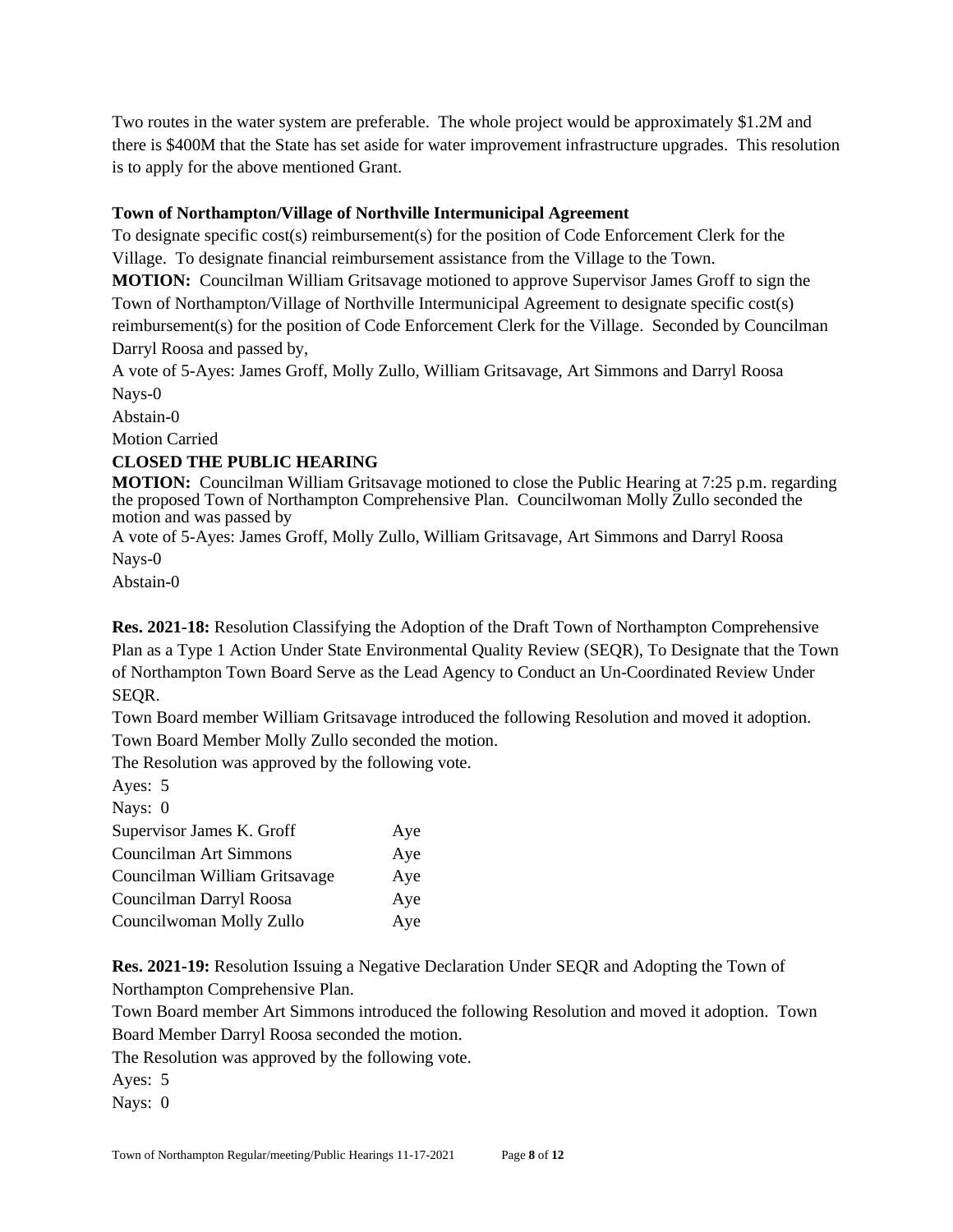| Supervisor James K. Groff     | Aye |
|-------------------------------|-----|
| Councilman Art Simmons        | Aye |
| Councilman William Gritsavage | Aye |
| Councilman Darryl Roosa       | Aye |
| Councilwoman Molly Zullo      | Aye |

**Res. 2021-20:** Resolution to Approve Amendments to Town of Northampton Draft Comprehensive Master Plan.

The foregoing resolution was offered by Town Board member Darryl Roosa and Town Board Member Art Simmons seconded the motion.

The Resolution was approved by the following vote.

| Ayes: 5                       |     |
|-------------------------------|-----|
| Nays: 0                       |     |
| Supervisor James K. Groff     | Aye |
| Councilman Art Simmons        | Aye |
| Councilman William Gritsavage | Aye |
| Councilman Darryl Roosa       | Aye |
| Councilwoman Molly Zullo      | Aye |
|                               |     |

**Res. 2021-21:** Resolution Classifying the Adoption of the Plan as a Type 1 Action Under State Environmental Quality Review (SEQR), To Designate that the Town of Northampton Town Board Serve as the Lead Agency to Conduct an Un-Coordinated Review Under SEQR.

Town Board member William Gritsavage introduced the following Resolution and moved it adoption.

Town Board Member Molly Zullo seconded the motion.

The Resolution was approved by the following vote.

| Ayes: 5                       |     |
|-------------------------------|-----|
| Nays: 0                       |     |
| Supervisor James K. Groff     | Aye |
| Councilman Art Simmons        | Aye |
| Councilman William Gritsavage | Aye |
| Councilman Darryl Roosa       | Aye |
| Councilwoman Molly Zullo      | Aye |
|                               |     |

**Res. 2021-22:** Resolution Issuing a Negative Declaration Under SEQR For Proposed Extension of Water Line in the Current Town Water District as a Type 1 Action Under State Environmental Quality Review (SEQR), and to Designate that the Town of Northampton Town Board Serve as the Lead Agency to Conduct an Un-Coordinated Review Under SEQR

Town Board member Molly Zullo introduced the following Resolution and moved it adoption. Town Board Member William Gritsavage seconded the motion.

The Resolution was approved by the following vote.

| Ayes: 5                   |     |
|---------------------------|-----|
| Nays: 0                   |     |
| Supervisor James K. Groff | Aye |
| Councilman Art Simmons    | Aye |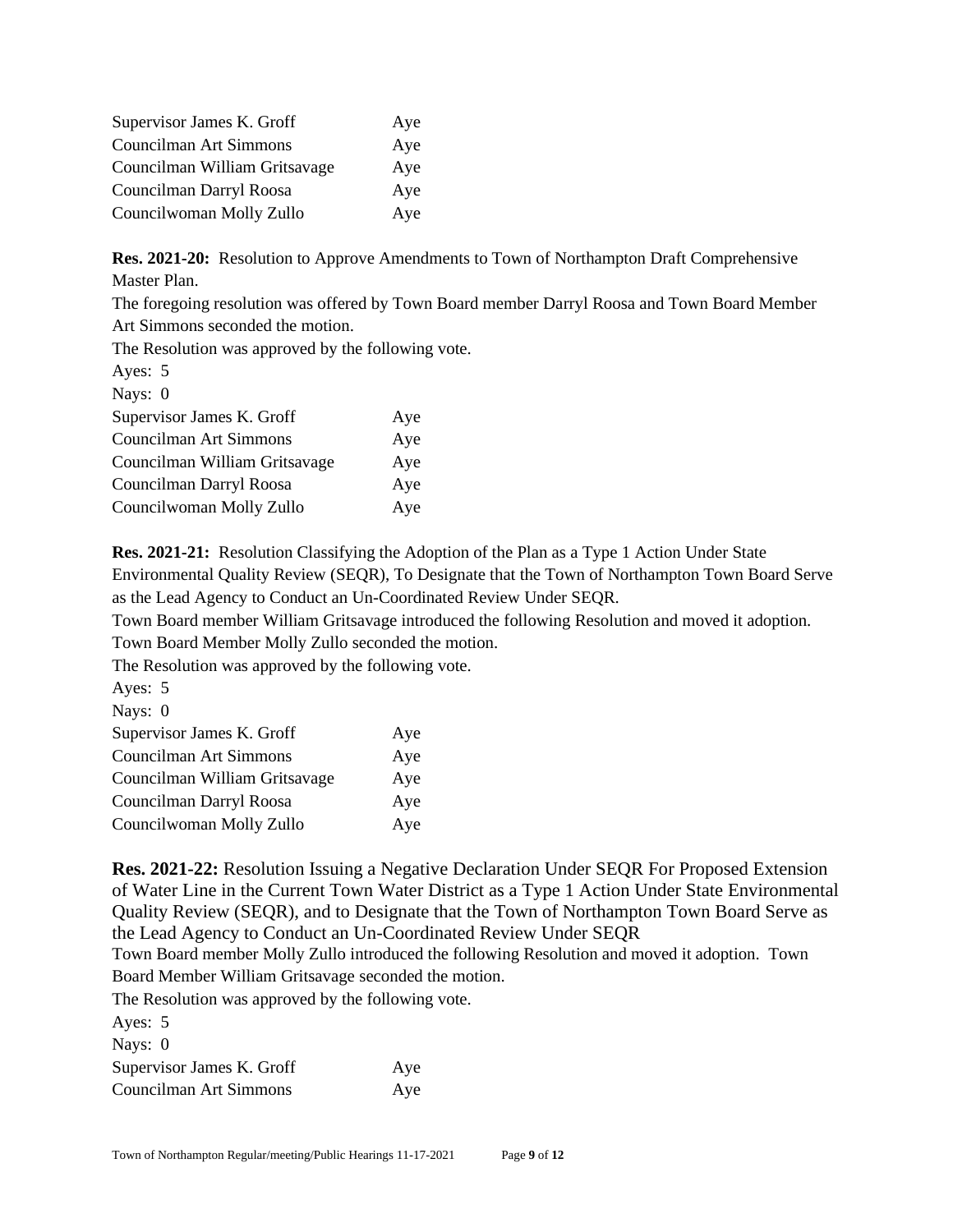| Councilman William Gritsavage | Aye |
|-------------------------------|-----|
| Councilman Darryl Roosa       | Aye |
| Councilwoman Molly Zullo      | Aye |

## **2022 Kennyetto Fire Protection**

Councilman William Gritsavage motioned to approve the 2022 Kennyetto Fire Protection Contract Between the Town of Northampton and Broadalbin Kennyetto Fire Co., Inc. Councilman Art Simmons seconded the motion and was passed by A vote of 5-Ayes: James Groff, Molly Zullo, William Gritsavage, Art Simmons and Darryl Roosa Nays-0 Abstain-0

#### **NEW BUSINESS:**

#### **Dental and Vision Insurance update**

Mr. Matthews explained that the current Town Dental and Vision Company has been bought out by a new provider and will be terminated at midnight, December 31, 2021. As of January 1, 2022 the town will have to either accept the company with whom they will be changing to or find a new provider. The provider they are changing to, we will not see any increase in our premium for the next three years. The benefits appear to be stronger than what we are currently being provided. They didn't give us much time. They actually need this contract to be signed at this meeting stated Mr. Matthews.

**MOTION:** Councilman William Gritsavage motioned to continue with this contract with the new company MetLife and Vision Benefits of America (VBA) effective January 1, 2022 for Premium Dental and Basic Vision for the Town of Northampton with no increase in our premium for the next three years until 12/31/2024. Councilman Darryl Roosa seconded the motion and passed by

A vote of 5-Ayes: James Groff, Molly Zullo, William Gritsavage, Art Simmons and Darryl Roosa Nays-0

Abstain-0

Councilman Art Simmons asked, if we had done anything with the request from the Office of the Aging? The response was that it was all taken care of. What we received is the contributions letter.

Councilman Art Simmons brought up that Ken Adamczyk from CRG did a presentation at the Town Board meeting last month. Councilman Art Simmons mentioned that he hasn't had the opportunity to go over all of the literature presented that night. He (Simmons) noted that Councilman Darryl Roosa and he are both on the Public Relations Committee and suggested that the both of them get together before next month's meeting to go over the information that was provided. Then the Town Board can talk about it further.

Supervisor James Groff stated that he was going to wait until January and do it with the new board; we are not under any time limit.

Councilman Art Simmons mentioned that he received a call from Mike Sleezer in Gloversville. Mr. Sleezer owns three radio stations two of which are in Gloversville, and 2 small market TV stations. He wants to put a radio station in this area that would serve Mayfield, Northville, and Edinburg. He picked out a piece of land in Mayfield a year ago and the Federal Communication Commission is now telling him he can't use that piece of land because his signal would interfere with another radio station which is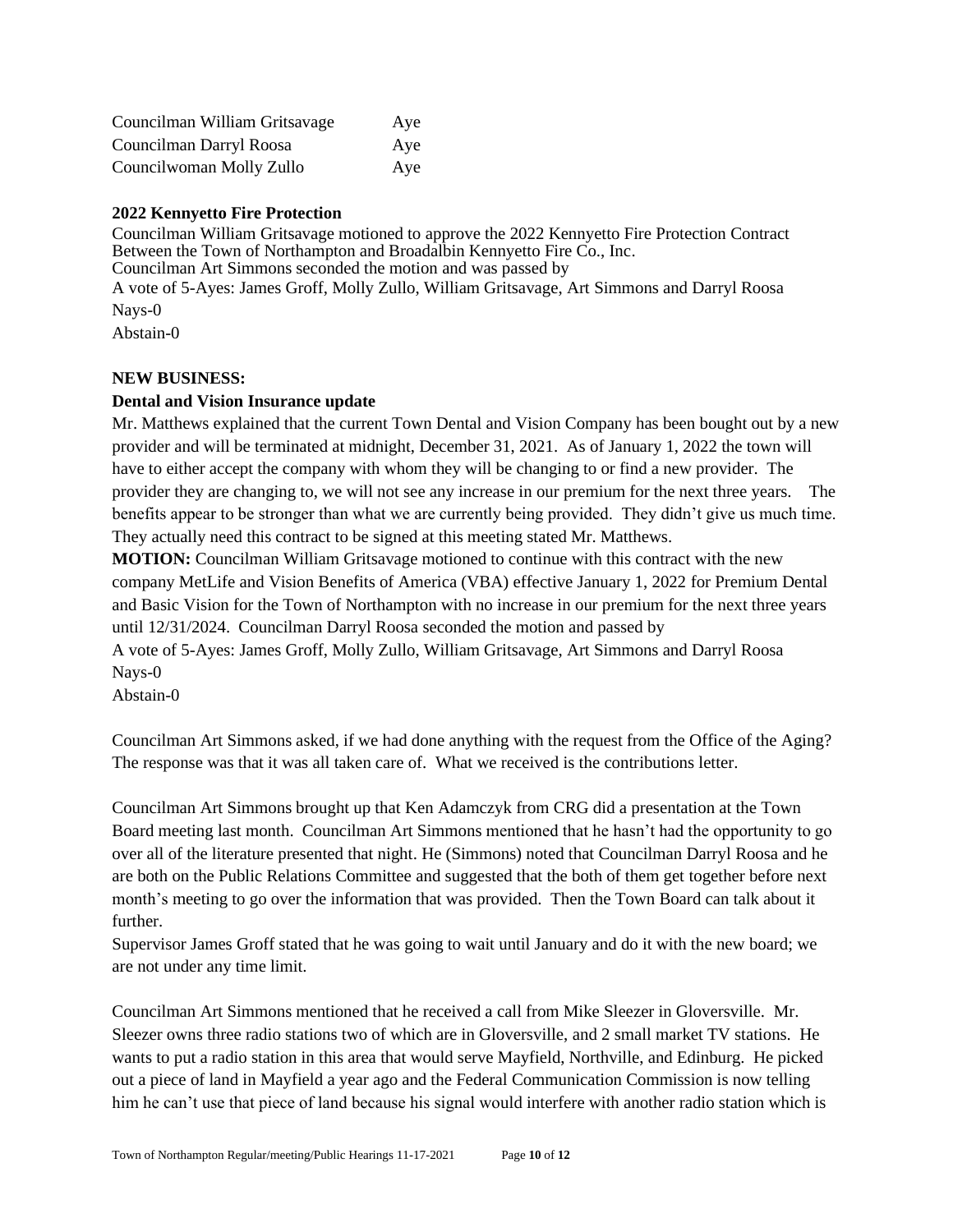two or three hundred miles away. So, he is looking for another place to put in an antenna. He is looking at property in Edinburg. If that does not work out in Edinburg he would like to try putting a small antenna on the roof of the Town Highway Department. I mentioned this to Supervisor Groff and I spoke with Ken Cramer yesterday. I do not know how much this man is willing to pay. But, the antenna is small it is approximately  $2 - 2 \frac{1}{2}$  feet and 3 or 4 feet wide. He is not interested in political things such as Town of Village meetings. He's interested in placing the information from the churches, the schools, the new museum, the Lyons Club, the Rotary Club, that type of thing. If it doesn't work out in Edinburg does the Board have a problem having him come to a Town Board meeting and talking with the Board about placing this on the Highway Department?

Response: It was stated that it was too bad that the Village sold all the rights to the water tower because that would have been perfect. Wouldn't have been? For some reason they thought that they had to do that without discussing that with other people, with the Northampton Town Board.

I have no financial or interest in this in what I am tell you about stated Councilman Art Simmons. Supervisor Groff mentioned that he didn't have a problem with it as long as it didn't interfere with the Highway Superintendent's communication and the ambulance. The County has still not straightened out the radio communications unit in the Town of Northampton for the Fire Department. So I don't know if they are going to put a tower up there or a repeater for the fire department but they are looking at it and as long as it doesn't interfere with that. I don't have a problem with it.

Ken Cramer felt the same. He had no problem with it as long as it doesn't interfere with our communications.

#### **TAX COLLECTOR SOFTWARE**

**MOTION:** Councilman William Gritsavage motioned the approval to sign a contract with Systems East Inc. for software to connect our Tax Collector directly with Fulton County. The initial cost is \$3,999.00 with 1-year maintenance contract and annual maintenance fee of \$600.00 per year. Councilman Art Simmons seconded the motion and passed by

A vote of 5-Ayes: James Groff, Molly Zullo, William Gritsavage, Art Simmons and Darryl Roosa Nays-0

Abstain-0

Colleen Cordone asked if the Town is making any money on the water meter billing.

Response: No

Are you considering taking off the sewer tax next year asked Colleen Cordone?

No, we are holding off responded Mr. Matthews because of the problems with the meters and nothing fully functioning.

People are asking if their water bills are going to go up or down explained Colleen Cordone. With the rates up where they are, they should be able to help us get grants explained Supervisor Groff.

#### **EXECUTIVE SESSION**

Councilman William Gritsavage motioned to enter into Executive Session at 7:52 p.m. to discuss ambulance personnel and judgeship. Both Attorney Michael Albanese and Colleen Cordone-Councilwoman elect remained to enter into Executive Session. Councilman Darryl Roosa seconded the motion and passed by

A vote of 5-Ayes: James Groff, Molly Zullo, William Gritsavage, Art Simmons and Darryl Roosa